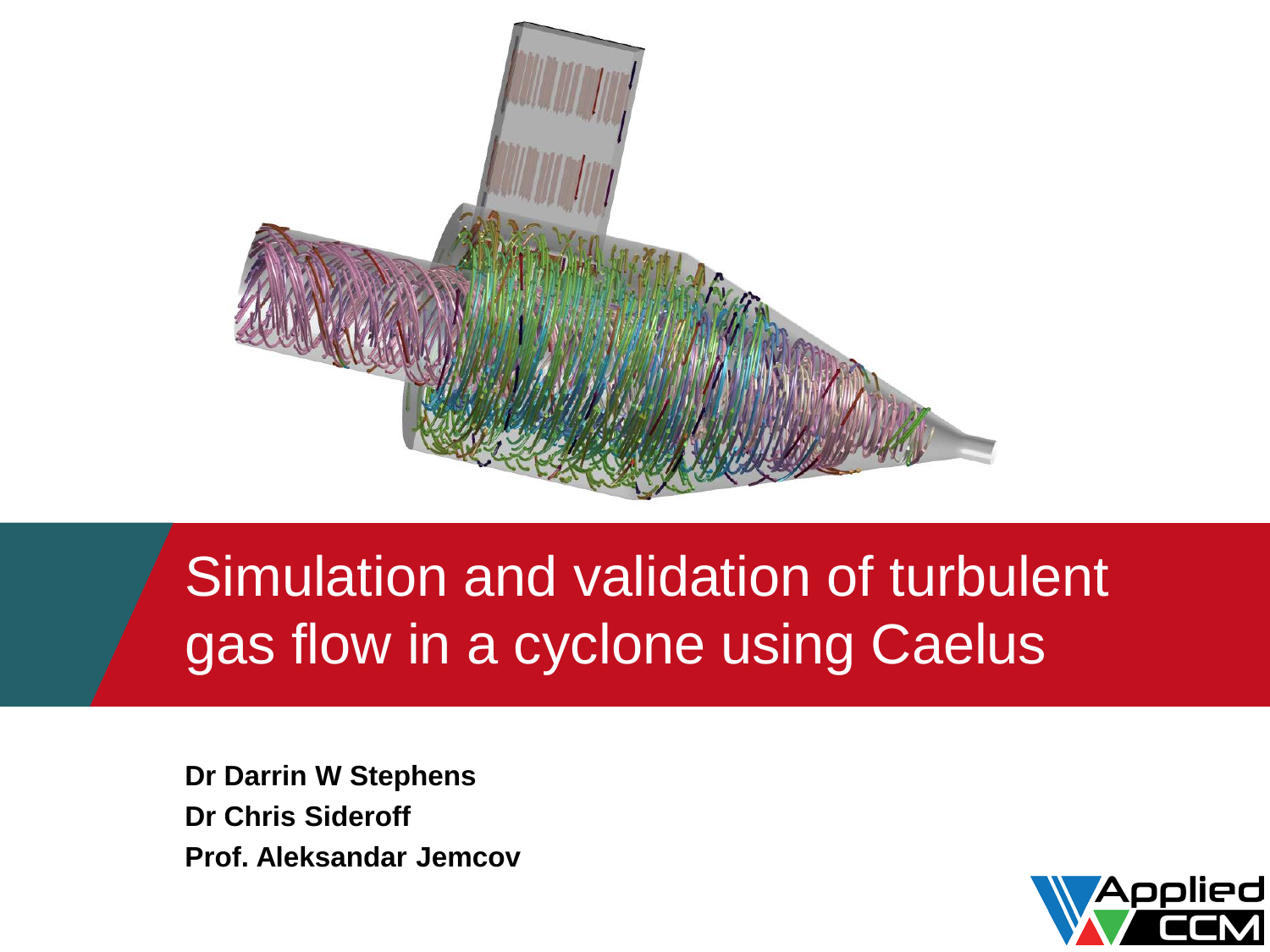# **Introduction**

- Cyclones play a dominant role in industrial separation of dilute particles from gas flow.
- High swirl and very large curvature of streamlines presents a modelling challenge.
- •Paper's main objective:
	- investigate the effect turbulence model selection has on the predicted mean flow behaviour within a gas cyclone.
- Numerical simulation results were compared against experimental data of Witt et al. (1999).

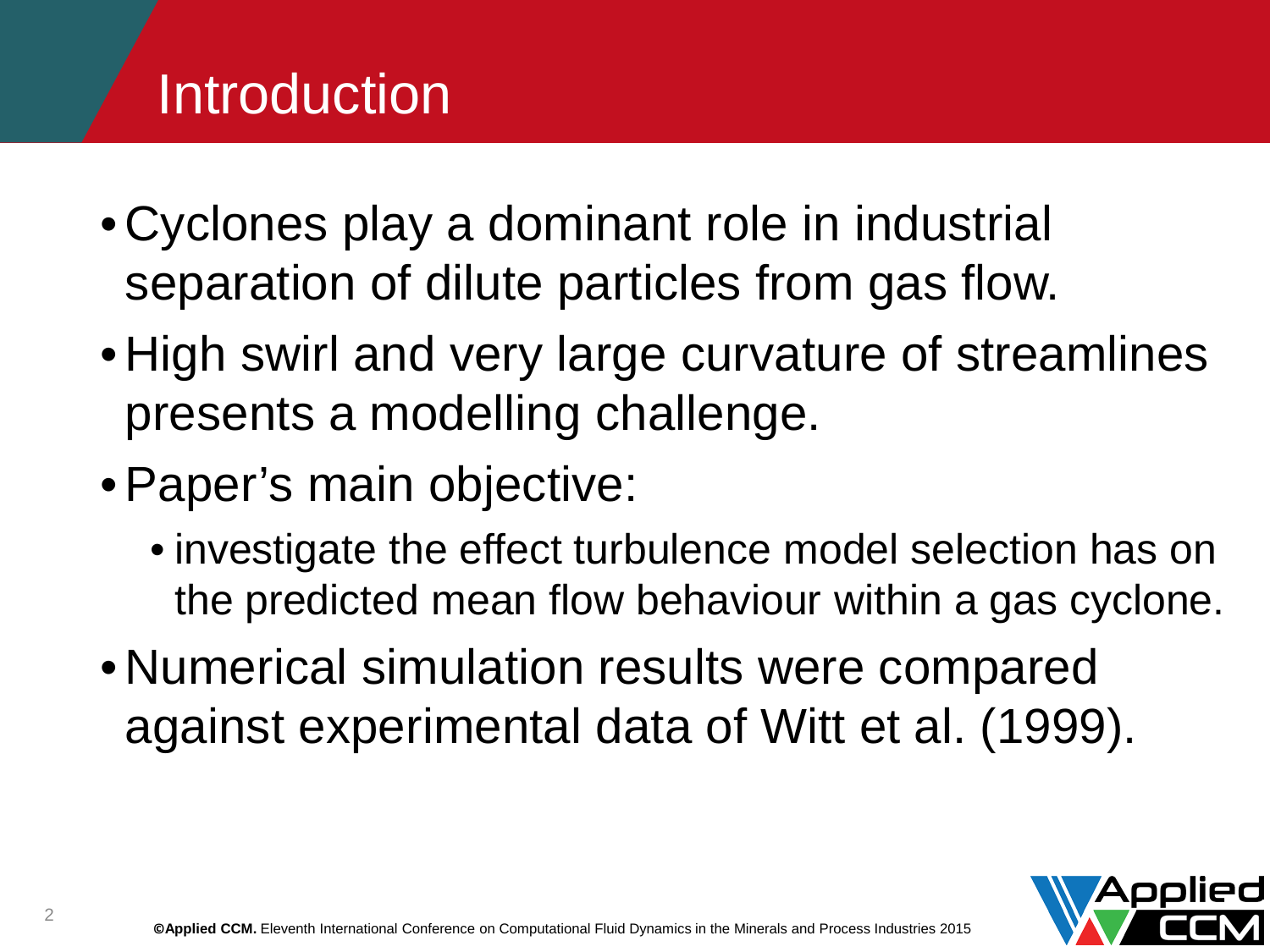### Turbulence models

• Three classes of turbulence models investigated

- Two equation offer a good compromise between numerical effort and computational accuracy.
- Reynolds stress applicable for the flows where the eddy-viscosity assumption is no longer.
- LES expected to be more accurate, particularly in complex flows where the assumptions inherent to RANS models rarely exist.

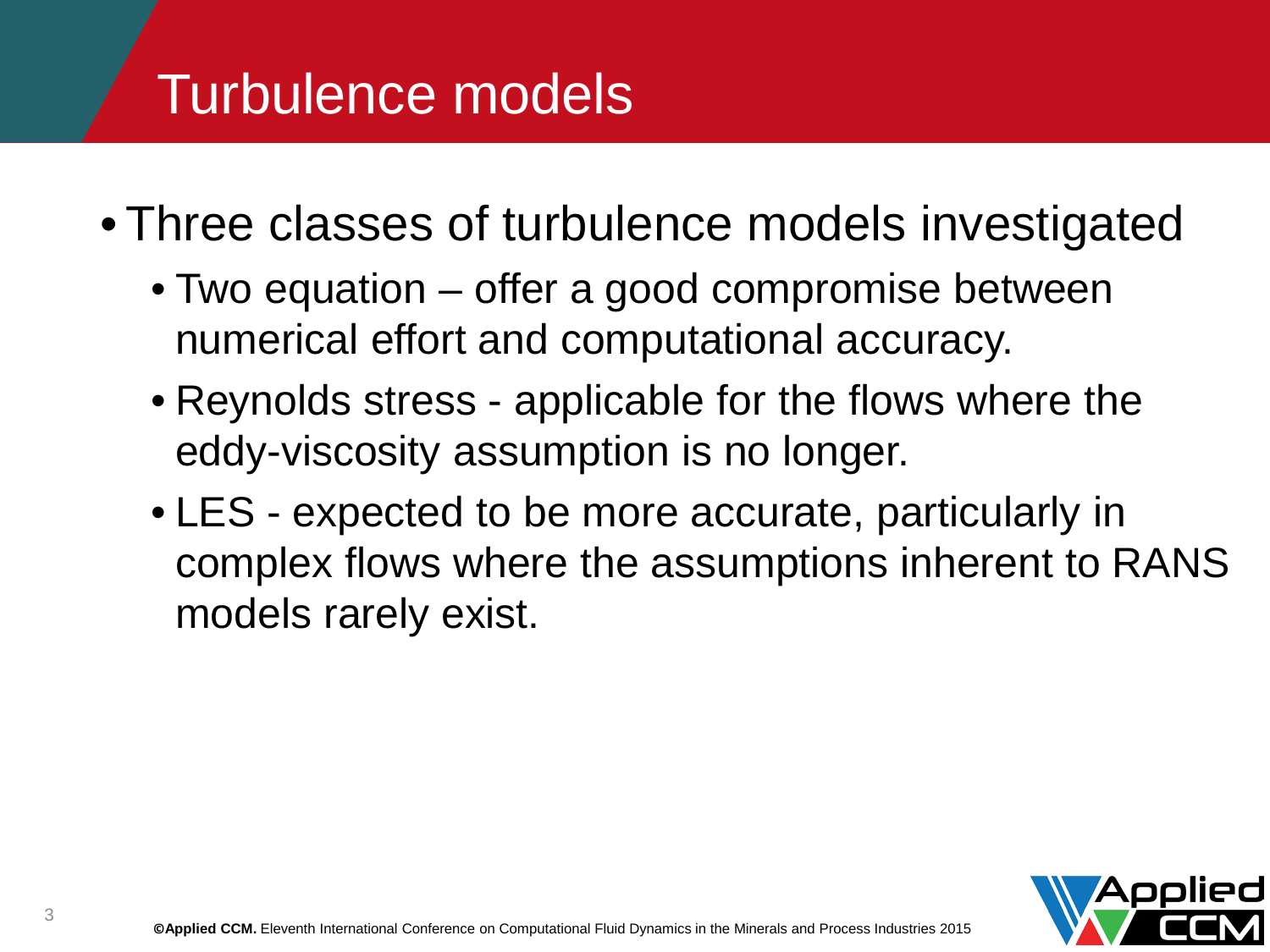### Turbulence models *cont'd*

- Two equation models (k-ω SST):  $\partial_t k + u_i \partial_j k = \partial_j ((v + \sigma_k v_i) \partial_j k) + \min (f_i P_k, 10 \beta^* k \omega) - \beta^* k \omega$  $\alpha_{t} \omega + u_{j} \partial_{j} \omega = \partial_{j} \left( \left( v + \sigma_{\omega} v_{t} \right) \partial_{j} \omega \right) + \alpha_{\omega} \frac{\omega}{l_{s}} \min \left( f_{r} P_{k}, 10 \beta^{*} k \omega \right)$  $^{2}+2(1-F_{1})\frac{a_{\phi_{2}}}{\sigma_{2}}$  $F_4\beta_{\omega}\omega^2+2\big(1-F_1\big)\frac{\partial \phi_2}{\partial x^2}\partial_jk\partial_j\omega.$  $u_j \partial_j \omega = \partial_j ((v + \sigma_{\omega} v_t) \partial_j \omega) + \alpha_{\omega} \frac{\omega}{k} \min(f_r P_k, 10 \beta^* k$  $\omega$  t  $\omega$  i  $\omega$ ω ω  $\partial_{t} \omega + u_{i} \partial_{i} \omega = \partial_{i} ((v + \sigma_{\omega} v_{t}) \partial_{i} \omega) + \alpha_{\omega} \frac{\omega}{\hbar} \min (f_{r} P_{k}, 10 \beta^{*} k \omega)$ σ  $\beta_{\omega} \omega^2 + 2(1-F_1) \frac{\omega_{\phi 2}}{2} \partial \, \frac{1}{2}k \partial \, \frac{\omega_{\phi 2}}{2}$ ω  $-F_{\scriptscriptstyle{A}}\beta_{\scriptscriptstyle{o\alpha}}\omega^2+2(1-F_{\scriptscriptstyle{1}})^{\scriptscriptstyle{-\alpha\alpha_{\phi2}}}\partial_{\scriptscriptstyle{j}}k\partial_{\scriptscriptstyle{j}}$ 
	- Standard:  $f_r = 1; F_4 = 1$
	- Spalart and Shur Curvature Correction: • Hellsten curvature correction  $f_r^{} = \displaystyle C_{\tiny scale}^{} \max \left\{ \min \left( f_{\tiny rotation}^{}, 1.25 \right) , 0.0 \right\}$  $(1 + c_{r1}) \frac{2r}{1}$  |  $1 - c_{r3} \tan^{-1}(c_{r2} \tilde{r})$ \* 1  $\left[1+c_{r1}\right)\frac{2r^*}{1+r^*}\left[1-c_{r3}\tan^{-1}(c_{r2}\tilde{r})\right]-c_{r1}$  $r_{rotation}$   $\begin{bmatrix} 1 & v_{r1} \end{bmatrix}$   $\begin{bmatrix} 1 & v_{r2} \end{bmatrix}$   $\begin{bmatrix} 1 & v_{r2} \end{bmatrix}$   $\begin{bmatrix} 1 & v_{r1} \end{bmatrix}$   $\begin{bmatrix} 1 & v_{r1} \end{bmatrix}$  $f_{rotation} = (1 + c_{r1}) \frac{2r^*}{1 - r} \left[ 1 - c_{r3} \tan^{-1} (c_{r2} \tilde{r}) \right] - c_{r2}$  $= (1 + c_{r1}) \frac{2r}{1 + r^*} \left[ 1 - c_{r3} \tan^{-1} (c_{r2} \tilde{r}) \right] -$ 4 1  $1 + C_{RC} R_i$ *F*  $C_{RC}R$ = +  $R_i = \frac{12 m a g}{S} \left| \frac{12 m a g}{S} - 1 \right|$  $_{mag}$   $\vee$   $_{mag}$  $\left(\ \boldsymbol{\Omega}_{_{\mathrm{meas}}}\ \right)$  $=\frac{1-\text{mag}}{2} \left| \frac{1-\text{mag}}{2} - 1 \right|$  $\big\langle S_{mag} \big\rangle$  $\boldsymbol{\Omega}_{_{mag}}$   $\boldsymbol{\Omega}$  $\mathbf{S}_{_{mag}} \mid \mathbf{S}$

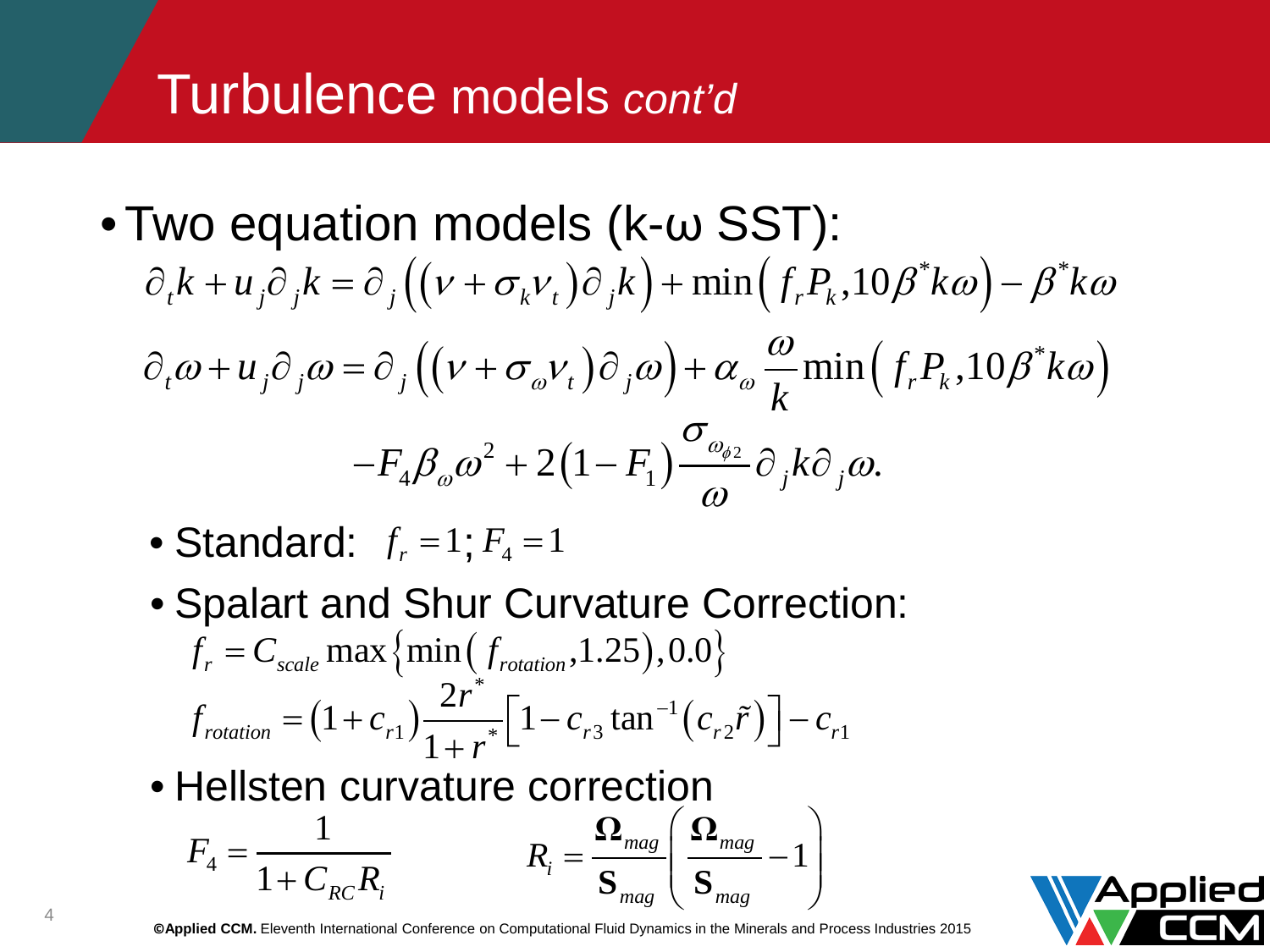### Turbulence models *cont'd*

• Reynolds stress model:

$$
\partial_t \overline{R_{ij}} + \overline{u_k} \partial_k R_{ij} = -\overline{R_{ik}} \partial_k \overline{u_j} - \overline{R_{jk}} \partial_k \overline{u_i} + \Pi_{ij} + \partial_k \left( \left( \nu + \frac{Dv_t}{\beta^*} \right) \partial_k \overline{R_{ij}} \right)
$$

$$
- \frac{2}{3} \beta^* k \omega \delta_{ij}
$$

• Launder Reece Rodi (LRR) pressure strain correlation:

$$
\Pi_{ij} = -C_1 \varepsilon \overline{a_{ij}} + C_3 k \overline{S_{ij}}^* + C_5 k \left( \overline{a_{ik} \Omega_{jk}} + \overline{a_{jk} \Omega_{ik}} \right) \n+ C_4 k \left( \overline{a_{ik} S_{jk}} + \overline{a_{jk} S_{ik}} - \frac{2}{3} \overline{a_{kl} S_{kl}} \delta_{ij} \right) \qquad \overline{a_{ij}} = \frac{\overline{R_{ij}}}{k} - \frac{2}{3} \delta_{ij}
$$

• Omega equation:

$$
\partial_t \omega + \overline{u_j} \partial_j \omega = \partial_j \left( \left( v + \sigma_{\omega} v_t \right) \partial_j \omega \right) + \alpha_{\omega} \frac{\omega}{2k} \overline{R_{kk}} - \beta_{\omega} \omega^2
$$

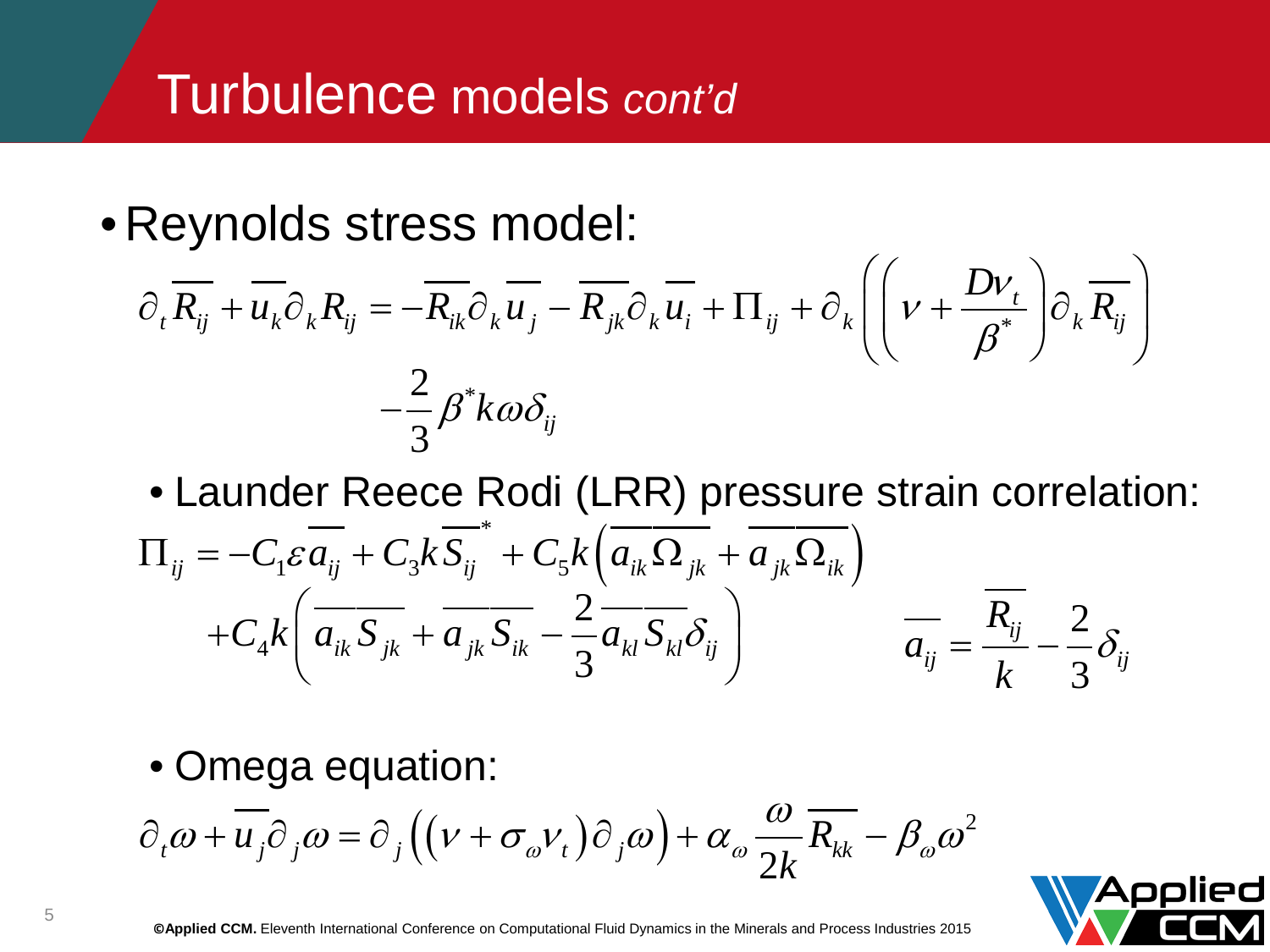### Turbulence Models *cont'd*

- LES sub-grid scale (SGS) models
	- $\bullet$  Unknown stress determined from  $\tau_{ij}$  =  $-2\nu_{\rm sGS} S_{ij}$
	- Smagorinsky (1963) an algebraic model for the SGS  $V$ **iscosity**  $V_{SGS} = C_s^2 \Delta^2 \mathbf{S}_{mag}$ 
		- Model parameter  $C_s$  is a constant
	- Coherent structure (Kobayashi, 2005) extends Smagorinsky model using a variable *Cs*.

$$
C_s^2 = C_{CSM} |F_{CS}|^{3/2} (1 - F_{CS})
$$

$$
F_{CS} = \frac{-\partial_i \overline{u_j} \partial_j \overline{u_i}}{\left(\partial_i \overline{u_j}\right)^2}; \ C_{CSM} = \frac{1}{22}
$$

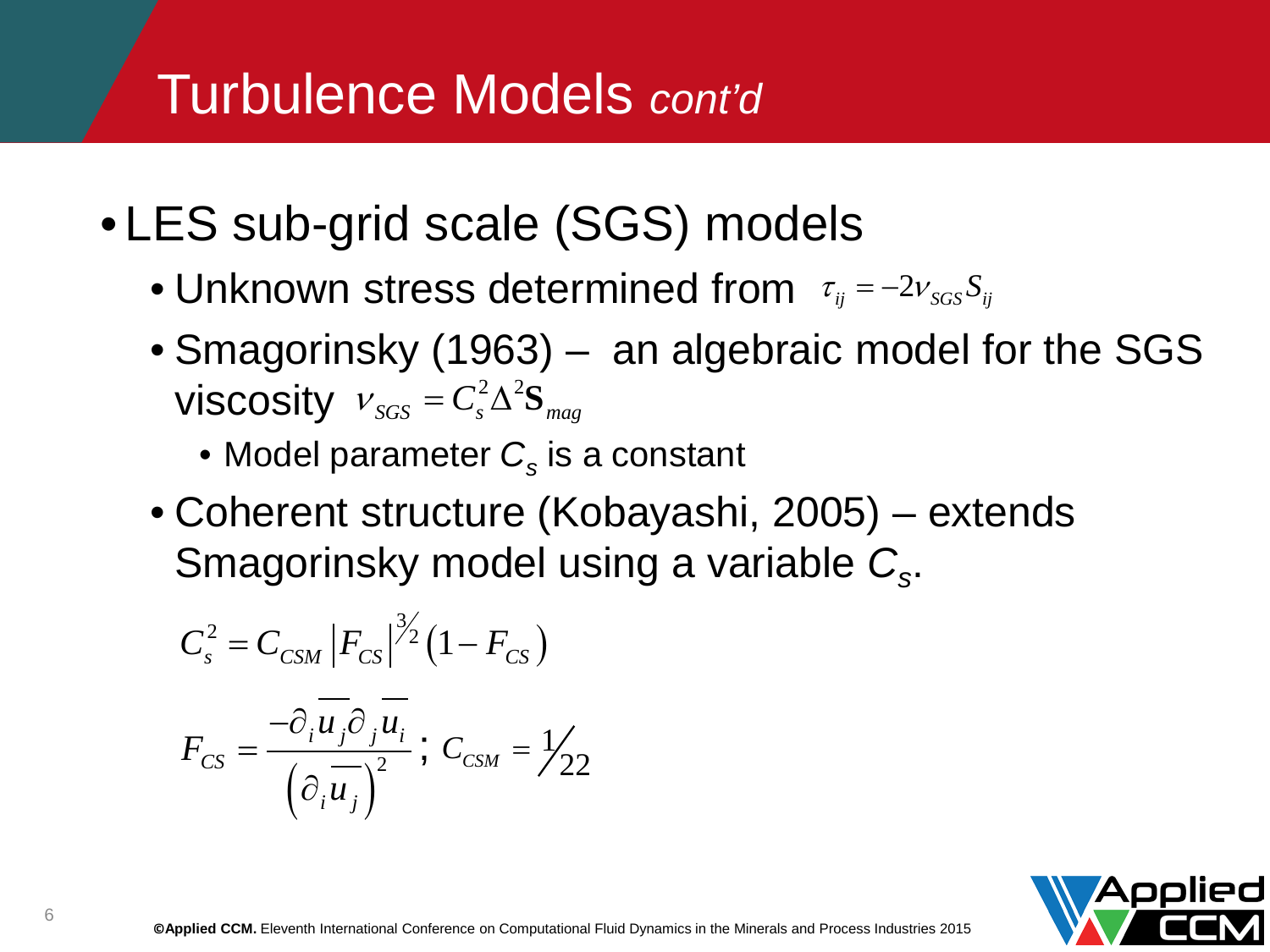### **Case Study**

- Gas cyclone geometry
	- Outer diameter 0.39 m
	- Half-angle of 20°
	- Bottom outflow is closed for all simulations.
	- Tangential rectangular inlet.
- Grid 606,264 hexahedral cells
- Uniform inlet velocity of 21.5 m/s.
- Neumann condition applied to all flow quantities at the vortex finder outlet.



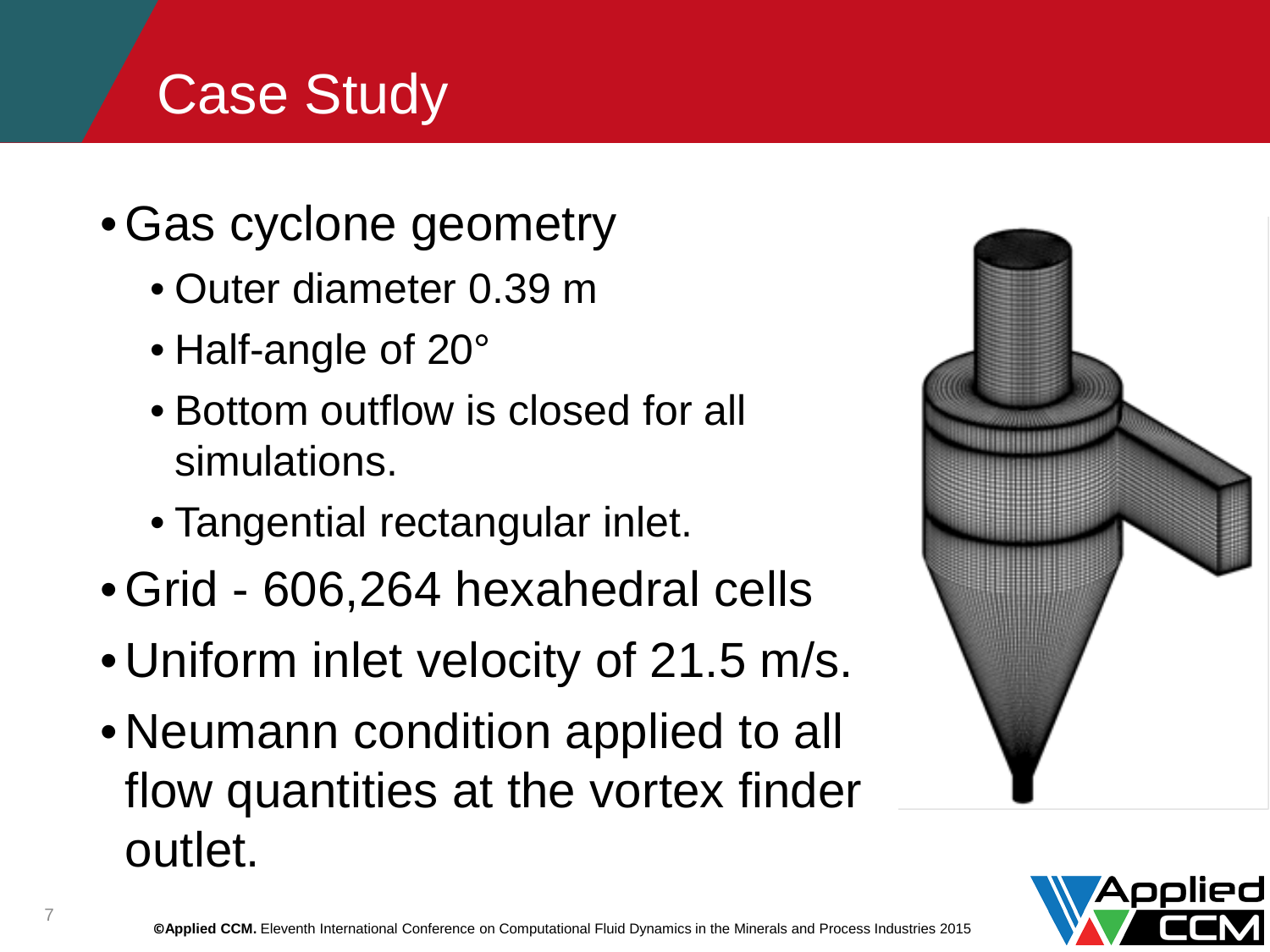# Numerical Method

- Transient Solver
	- SLIM algorithm
	- Caelus v5.04 library.
- Discretization
	- Time 2nd order backward scheme
	- Gradients Green-Gauss method.
	- Advection 2nd order linear upwind multidimensional linear scheme with Barth-Jespersen limiter.
- Courant number 5 all but RSM (0.5).
- Time averaged for 1000 residence times.

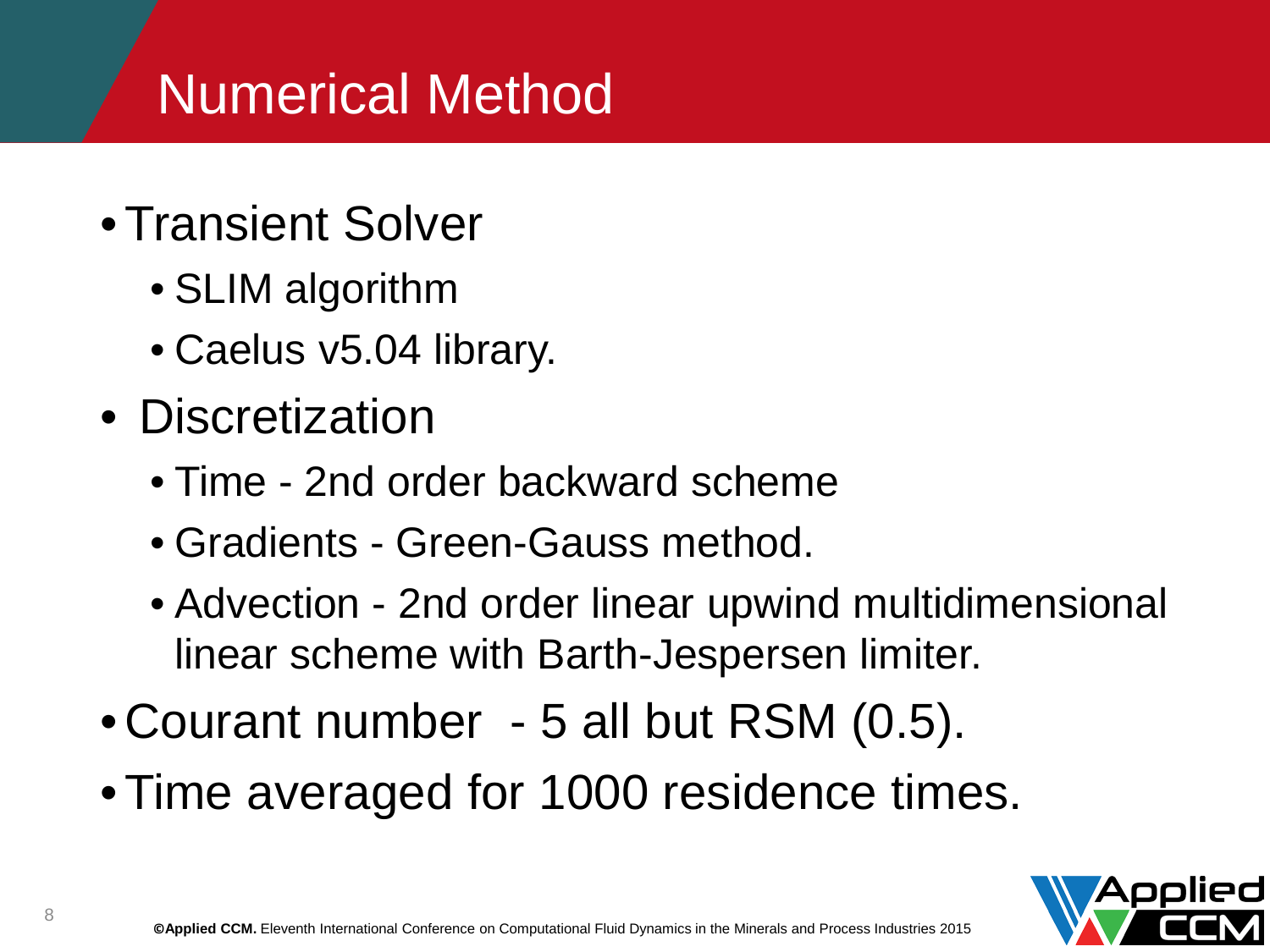**Results** 

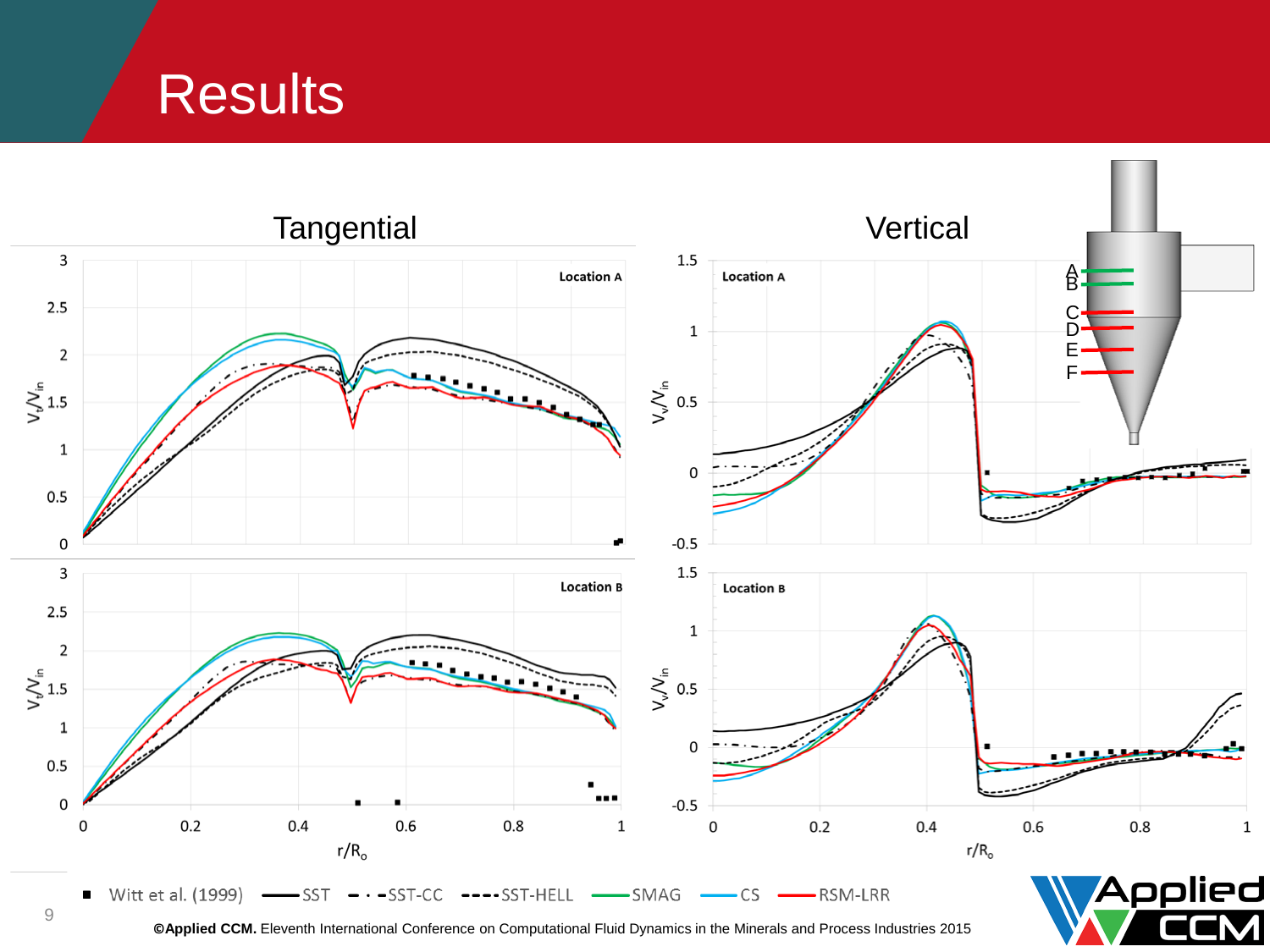### Results *cont'd*



**©Applied CCM.** Eleventh International Conference on Computational Fluid Dynamics in the Minerals and Process Industries 2015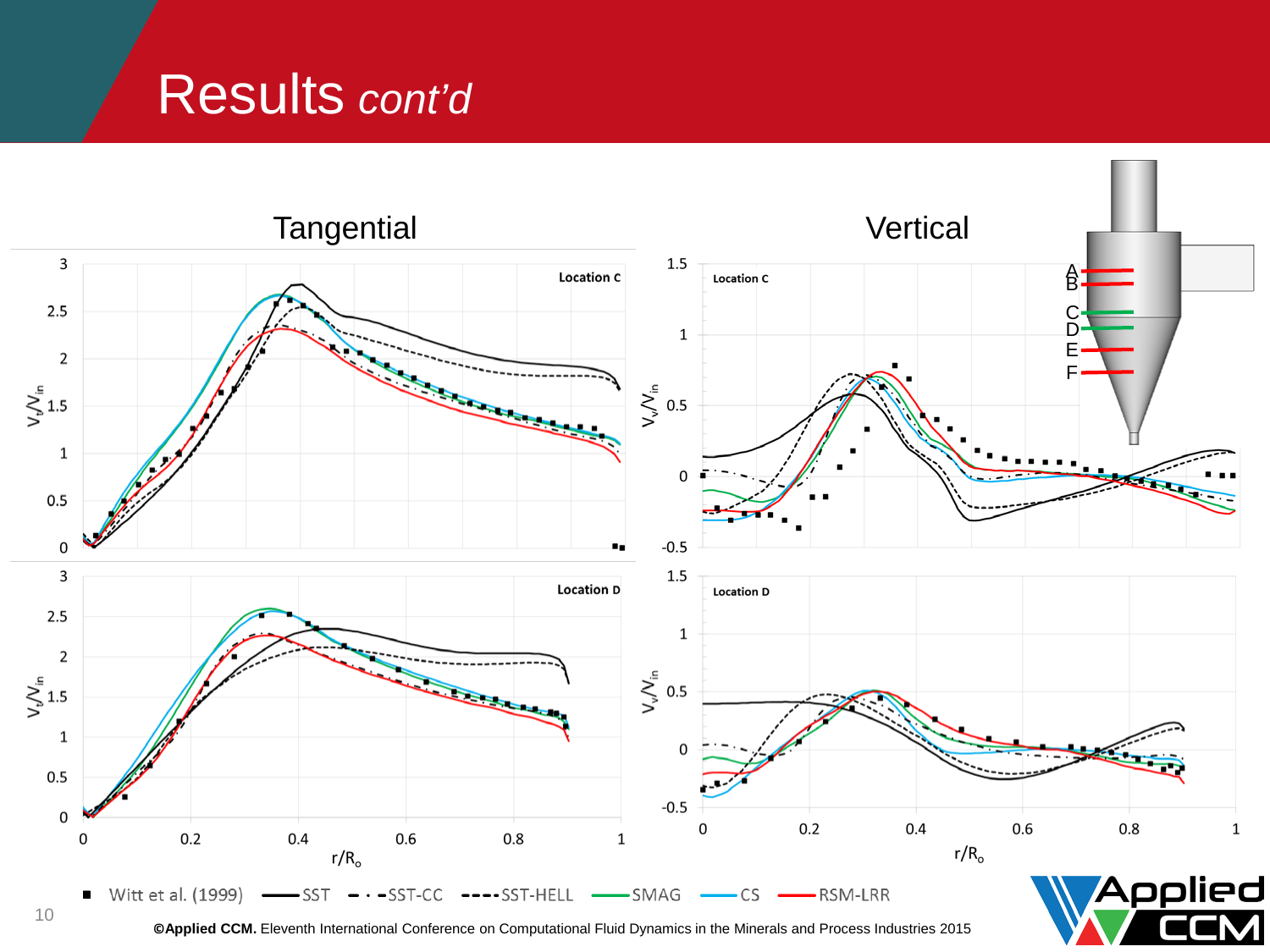### Results *cont'd*



**©Applied CCM.** Eleventh International Conference on Computational Fluid Dynamics in the Minerals and Process Industries 2015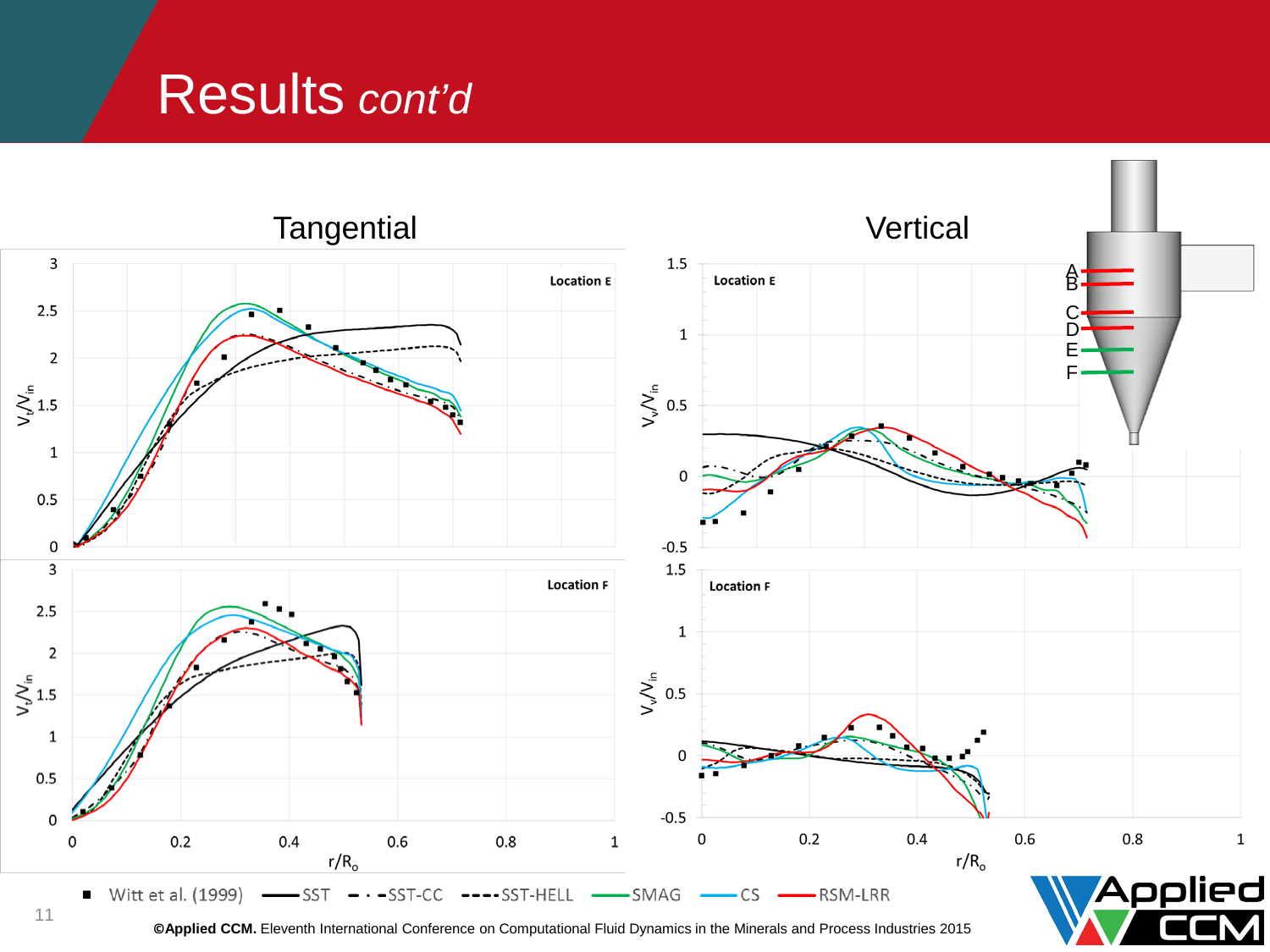### Results *cont'd*

• Non-dimensionalised pressure loss coefficient

| $\xi = \frac{p'_{in} - p'_{out}}{1}$                           |  |  | <b>EXP SST SST-CC SST-HELL SMAG CS RSM-LRR</b> |  |  |
|----------------------------------------------------------------|--|--|------------------------------------------------|--|--|
| $\frac{1}{2}u_{in}^2$ $\xi$ 6.80 10.2 6.02 8.77 6.19 6.56 6.09 |  |  |                                                |  |  |
|                                                                |  |  |                                                |  |  |

#### • Computational cost

• 60 Intel Xeon E5-2620v3 cores per simulation

| <b>Model</b>    | <b>CPU time (hour) per 1s flow time</b> |
|-----------------|-----------------------------------------|
| <b>SST</b>      | 1.01                                    |
| <b>SST-CC</b>   | 1.14                                    |
| <b>SST-HELL</b> | 1.05                                    |
| <b>SMAG</b>     | 1.18                                    |
| CS              | 1.48                                    |
| <b>RSM-LRR</b>  | 10.90                                   |

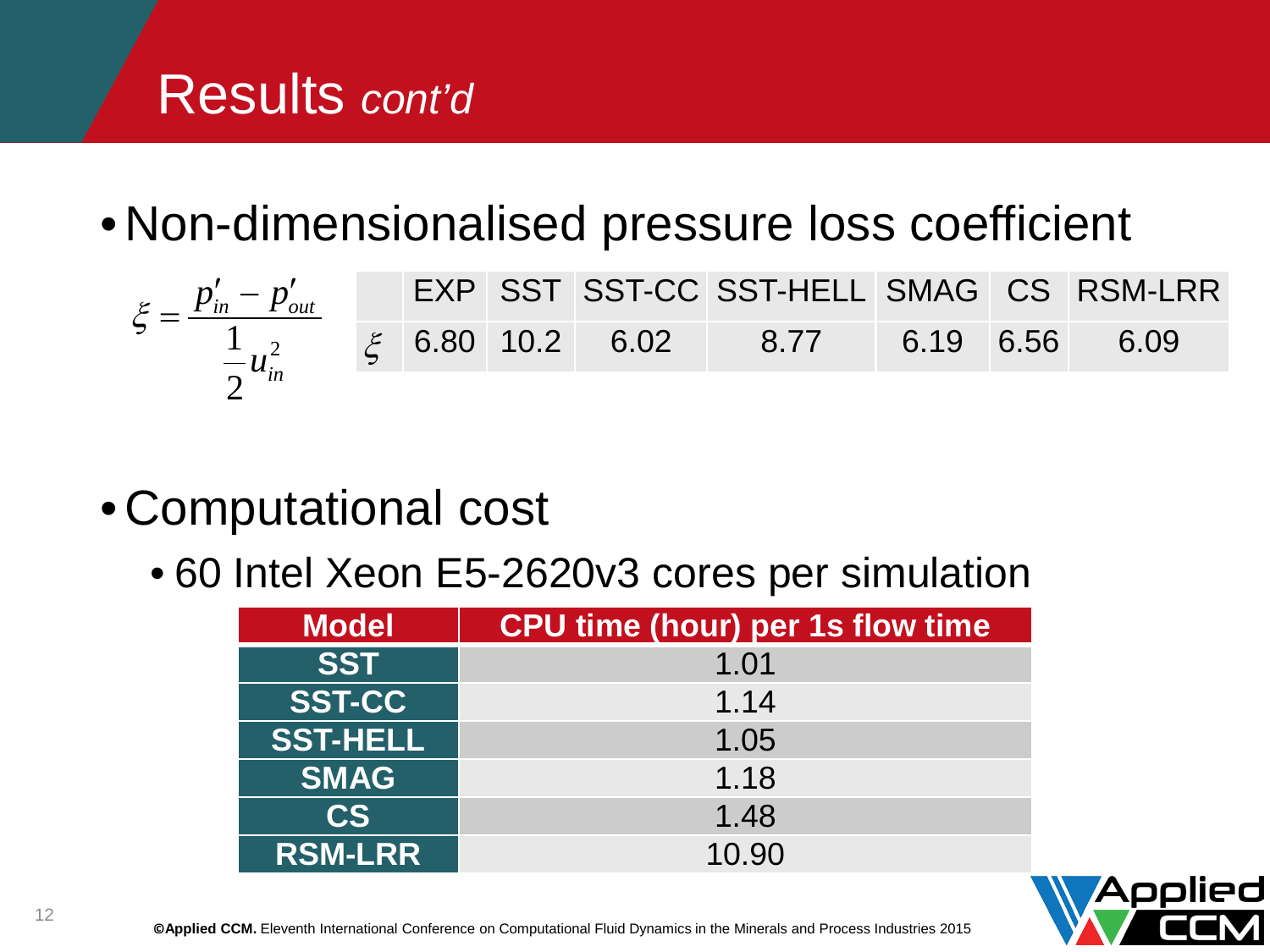# **Conclusion**

- Turbulent flow inside cyclone simulated with different turbulence models.
- Turbulence models tested:
	- k-ω SST, k-ω SST-CC, k-ω SST-HELL,
	- Smagorinsky and Coherent structure LES,
	- LRR Reynolds Stress.
- •Simulations were performed with a transient solver using version 5.04 of the Caelus library.

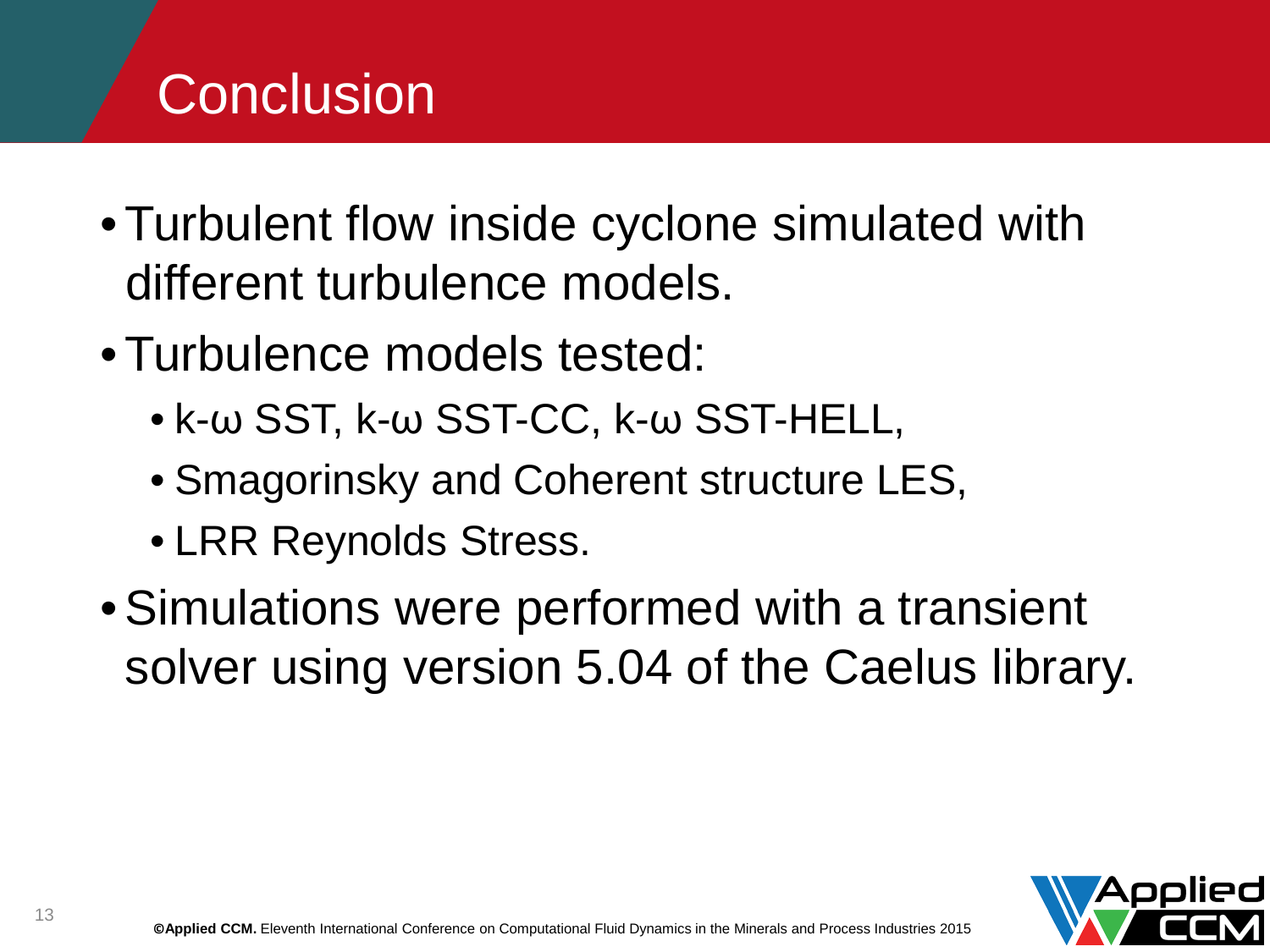## **Conclusion**

- Comparison with experimental results of Witt et al. (1999).
- Not suitable for cyclone modelling:
	- Standard k-ω SST model
	- Hellsten curvature correction
- Most accurate Coherent structure LES.
- Least accurate Standard k-ω SST model.
- Most expensive LRR Reynolds Stress model.

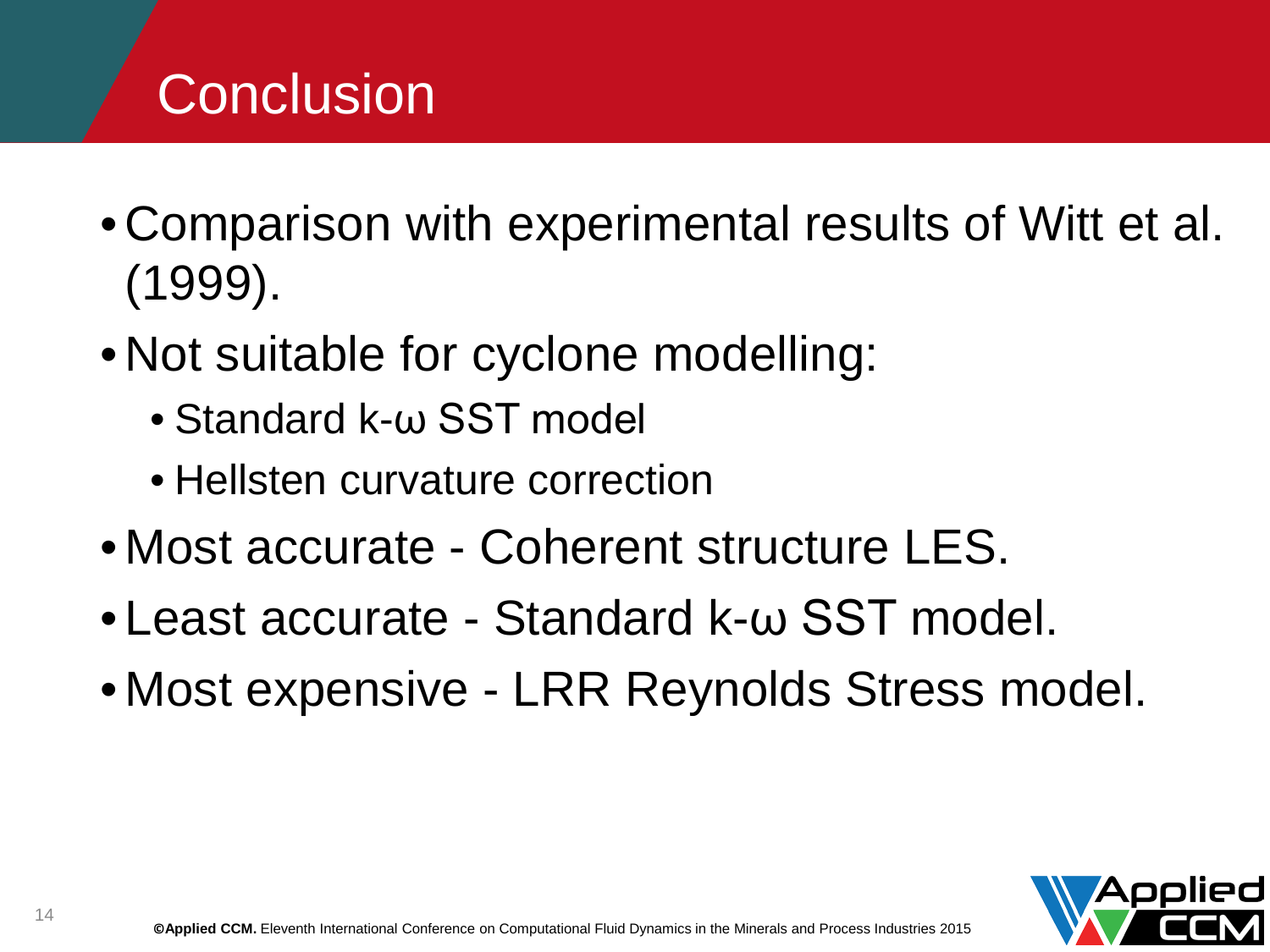

#### **Applied CCM** Dr Darrin Stephens Principal Research Engineer

b: www.appliedcc Phone: 03 8376 6962 Email: d.stephens@appliedccm.com.au Web: www.appliedccm.com.au

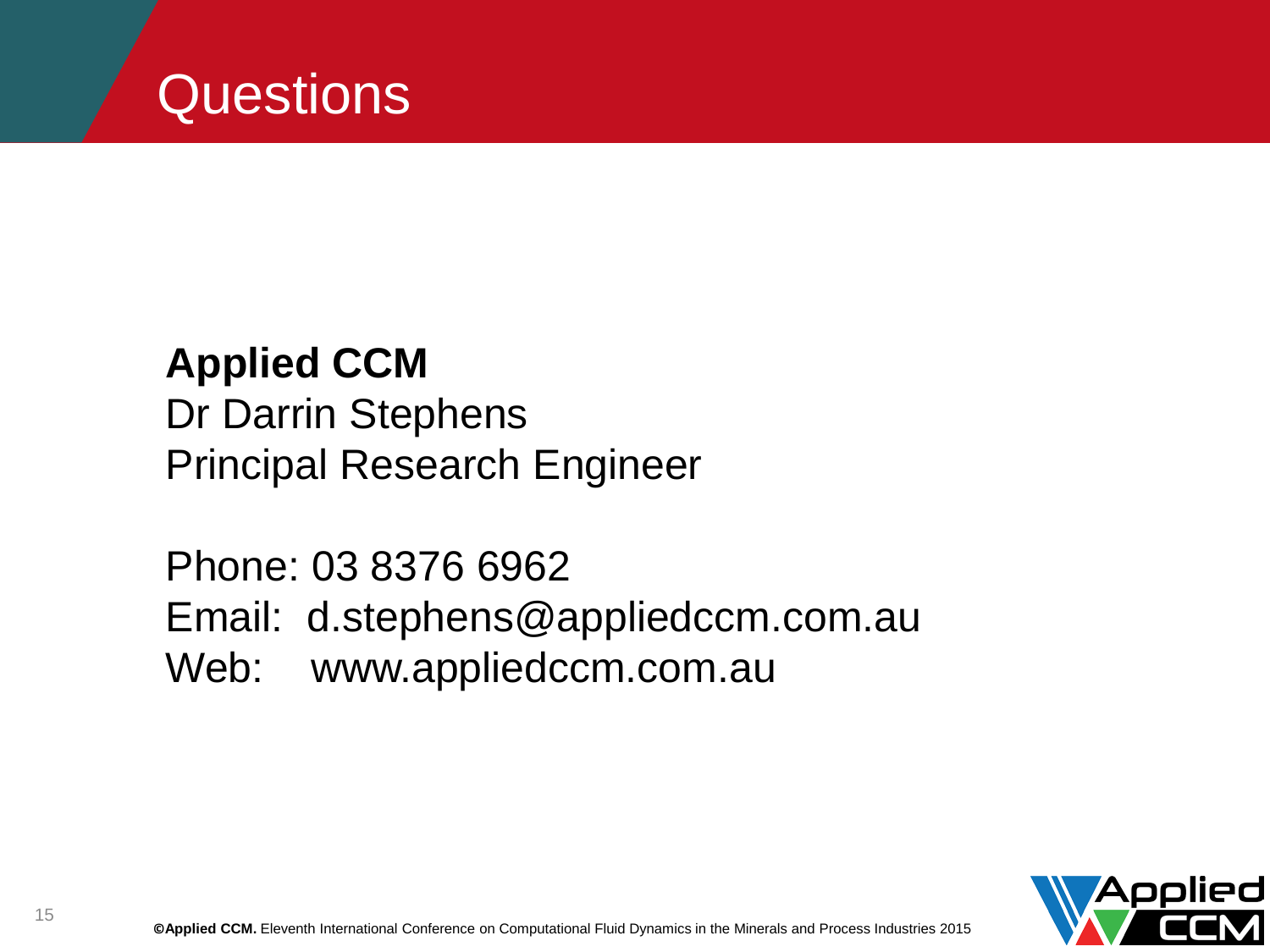# What is Caelus?

• Caelus was forked from OpenFOAM



- Free and open: [www.caelus-cml.com](http://www.caelus-cml.com/)
- Support multiple platforms (Windows, Linux, Mac)
- Easy installation/compilation
- Documentation and validation cases
- Improved algorithmic robustness on non-"perfect" meshes
	- Multidimensional interpolation
	- Deferred corrections
- Improved accuracy on non-"perfect" meshes
- New compressible solvers
- New turbulence models VLES, Coherent structure, etc
- Python wrapping, tools and utilities